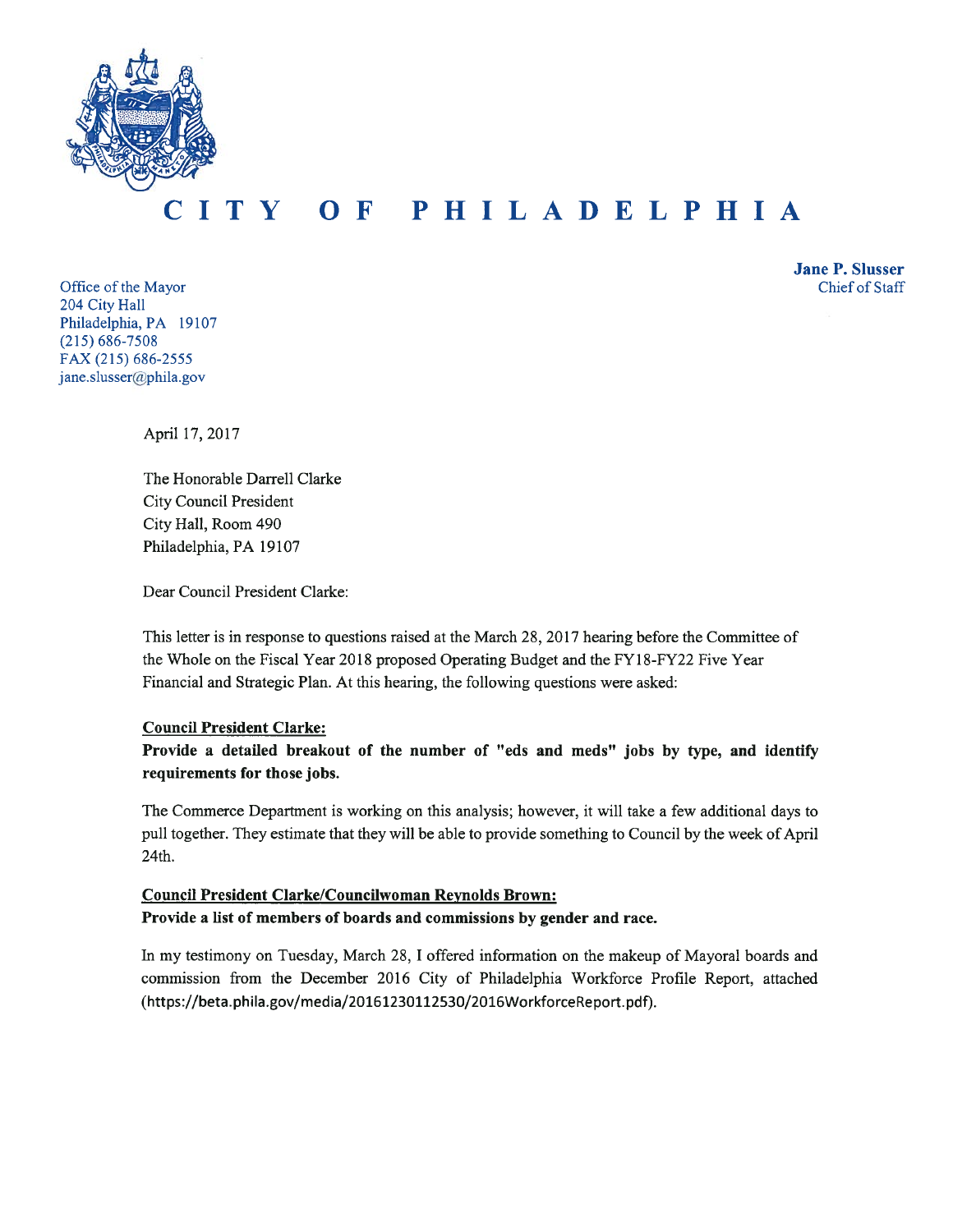As of March 30, 2017, the Mayor has appointed a total of 436 members (excluding all ex officio members) to 78 various boards and commissions. A total of 379 of these appointees (or 87%) have voluntarily disclosed information about their background and identity in response to a questionnaire. A summary of this information is provided on the next page. Please note the information below now includes people who either did not respond or disclose information, so the percentages are all slightly different than what was included in testimony from the 2016 Report.

| Race/Ethnicity                            |                          |               |
|-------------------------------------------|--------------------------|---------------|
|                                           | Total                    | $\frac{0}{0}$ |
| White (Not Hispanic or Latino)            | 147                      | 34%           |
| <b>Black or African American</b>          | 140                      | 32%           |
| Hispanic or Latino                        | 37                       | 8%            |
| Native Hawaiian or Other Pacific Islander | $\mathbf{0}$             | $0\%$         |
| Asian                                     | 43                       | 10%           |
| Native American                           | 0                        | $0\%$         |
| Two or More Races                         | 10                       | 2%            |
| Do Not Disclose/Respond                   | 59                       | 14%           |
| <b>Total Appointments</b>                 | 436                      |               |
| Gender Identity                           |                          |               |
|                                           | Total                    | $\frac{0}{0}$ |
| Male                                      | 188                      | 43%           |
| Female                                    | 183                      | 42%           |
| Genderqueer/Gender Non-conforming         | 1                        | $0\%$         |
| Transgender                               | $\overline{\mathcal{L}}$ | 0%            |
| Do Not Disclose/Respond                   | 73                       | 17%           |
| <b>Total Appointments</b>                 | 436                      |               |
| <b>Sexual Orientation</b>                 |                          |               |
|                                           | Total                    | $\frac{0}{0}$ |
| Heterosexual or Straight                  | 281                      | 64%           |
| Gay or Lesbian                            | 53                       | 12%           |
| <b>Bisexual</b>                           | 6                        | $1\%$         |
| Do Not Disclose/Respond                   | 99                       | 23%           |
| <b>Total Appointments</b>                 | 436                      |               |

Note: Because the percentages are rounded, they may not add up to 100%.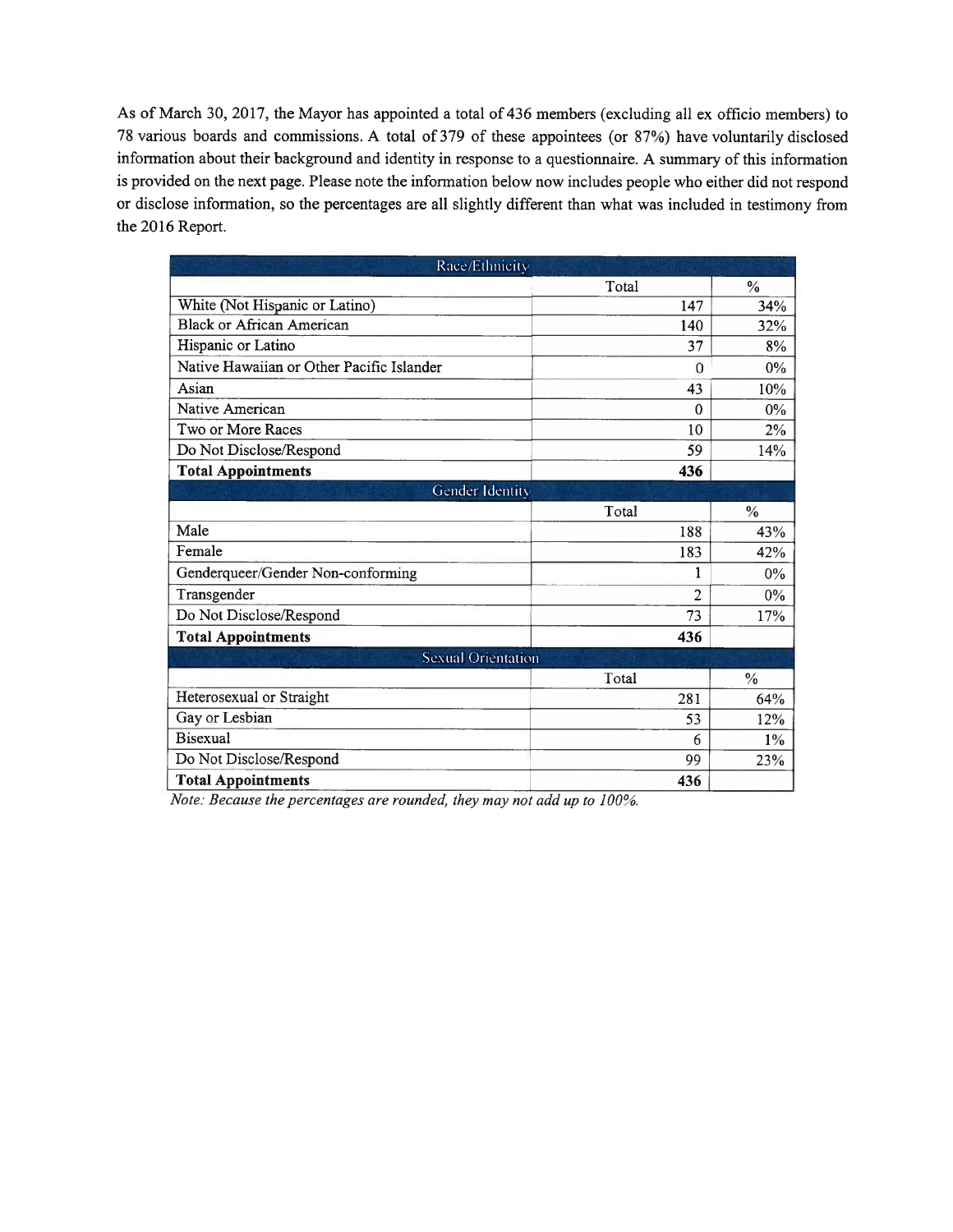

Provide historical fund balance information for as long as PICA has been in place.

Councilwoman Parker: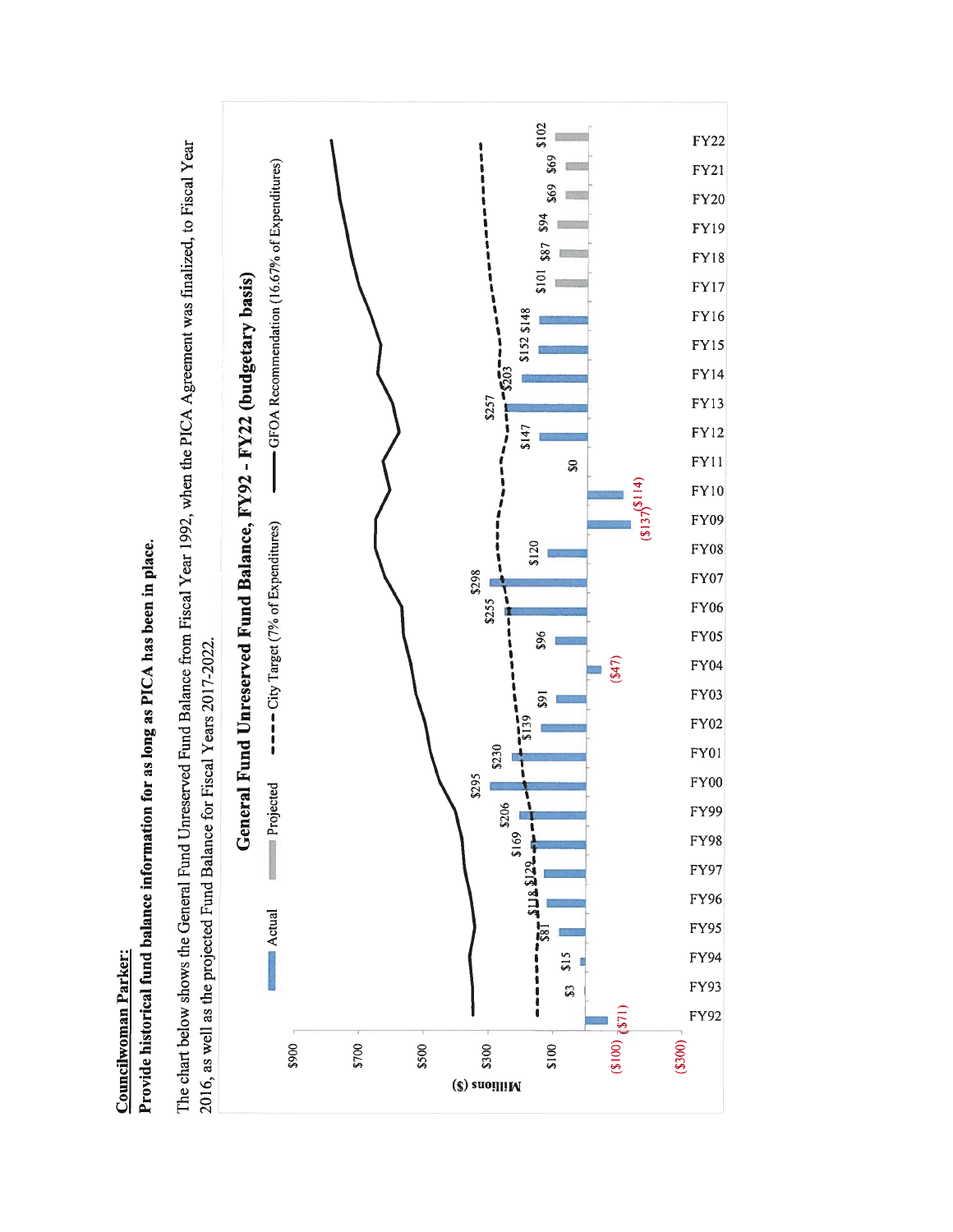Of the \$4.3B in General Fund revenues, 18.5% is collected from Real Property. Provide a chart showing the breakout of the 18.5%: how much is commercial, how much is residential, how much is delinquent and in a payment plan, etc.

Page 16 of the FY18 Proposed Budget in Brief provides a breakdown of projected current and prior Real Property revenues:

- $\bullet$ Current: \$547,256,000
- Prior: \$53,302,000  $\bullet$

However, the City does not predict how much of the prior year collections will be collected as a result of different enforcement strategies. Multiple strategies may be employed on a single taxpayer and it is very difficult to identify which mechanism was ultimately successful in eliciting payment. The Department's new data warehouse will use predictive analytics to suggest which tactics may be the most effective on a particular account.

The City is also not able to provide an exact estimate of how much revenue will come from different property types. The chart below shows the total value (and percent) of taxable assessed property across these different types. If the same property owners paid taxes at the same percent across these different categories, then the revenue collected from these different categories would be proportionate to the total taxable assessment. Unfortunately, we do not know if that is the case.

|                       | Tax Year 2018                                                    |                                        |
|-----------------------|------------------------------------------------------------------|----------------------------------------|
| Category              | Taxable Assessment*                                              | <b>Percent of Total Assessed Value</b> |
| Residential           | \$63,448,027,503                                                 | 57%                                    |
| Hotels and Apartments | \$18,320,830,891                                                 | 16%                                    |
| Store with Dwelling   | \$3,501,974,483                                                  | 3%                                     |
| Commercial            | \$19,663,159,293                                                 | 18%                                    |
| Industrial            | \$3,812,518,189                                                  | $3\%$                                  |
| Vacant Land           | \$2,512,483,549                                                  | 2%                                     |
| <b>Total</b>          | \$111,258,993,908                                                | $100\%$                                |
|                       | * Includes Homestead Exempt Value of approximately \$6.3 billion |                                        |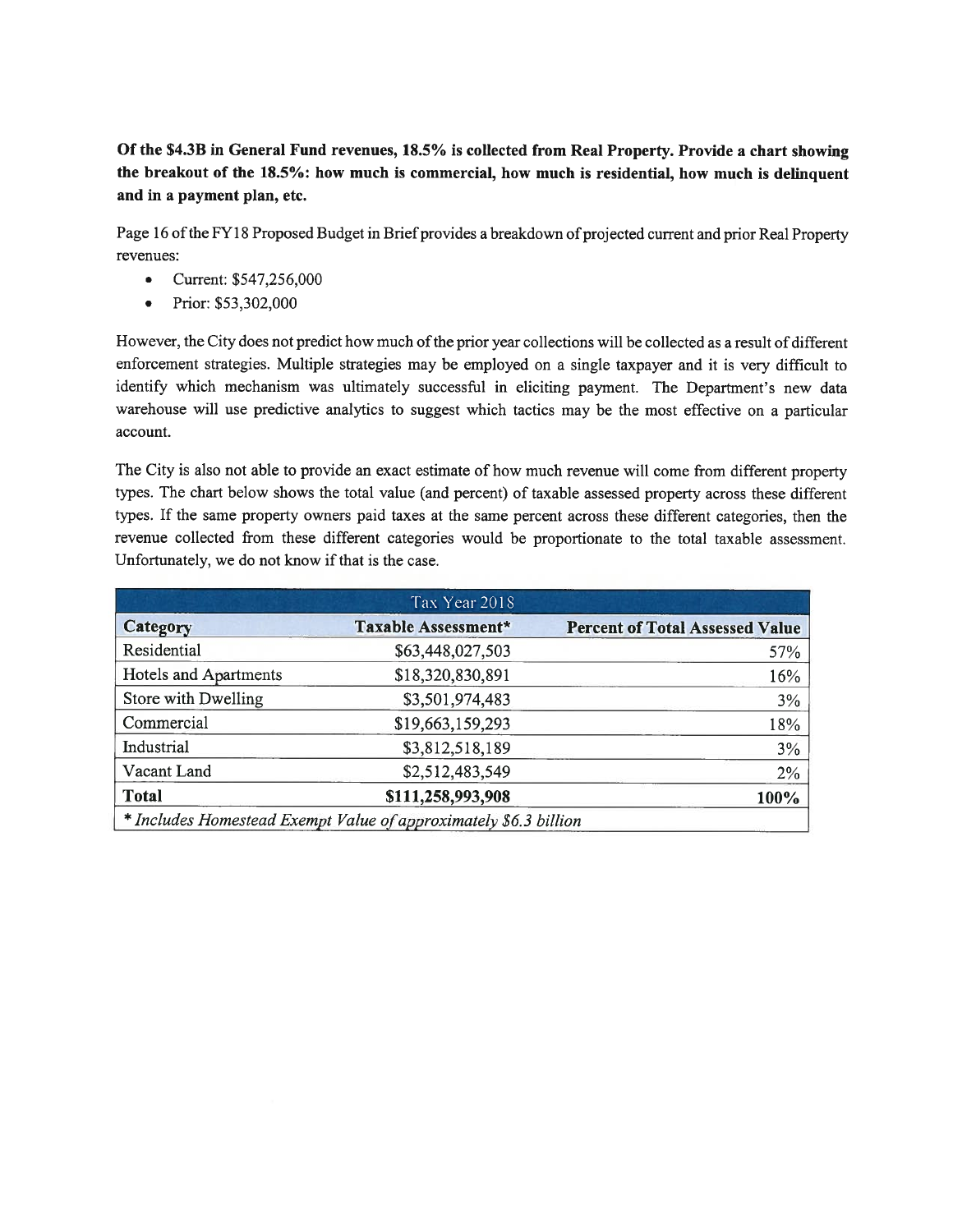#### **Councilman Oh:**

Provide the dollar amount of money that is collected by the state from PPA (from red light cameras, etc.) and that then doesn't come back to Philadelphia. Provide copies of any legislation that directs PPA money to counties other than Philadelphia.

Red light camera ticket revenues are forwarded to the Pennsylvania Department of Transportation. Roughly half of the red light camera revenues come back to the City, with the remainder being allocated by PennDOT for use on transportation safety improvement projects outside the City of Philadelphia.

The total red light camera revenue documented by the State Automated Red Light Enforcement (ARLE) Committee for 2016 and 2015 was \$6,074,000 and \$5,619,000 respectively. The City is anticipating that \$3,000,000 will be allocated to ARLE transportation safety improvement projects in the coming year from the 2016 funding. In Fall of 2016, the City was given notice to proceed on ARLE safety improvement projects amounting to \$2,800,000 from the 2015 red light camera revenues.

The attached legislation from the State of Pennsylvania concerning automated red light enforcement systems in first class cities describes of how fees may be used in section (1):

Payment must be made personally, through an authorized agent, electronically or by mailing both payment and the notice of violation to the system administrator. Payment by mail must be made only by money order, credit card or check made payable to the system administrator. The system administrator shall remit the fine, less the system administrator's operation and maintenance costs necessitated by this section, to the department for deposit into a restricted receipts account in the Motor License Fund. Fines deposited in the fund under this paragraph shall be used by the department to develop, by regulation, a Transportation Enhancements Grant Program. The department shall award transportation enhancement grants on a competitive basis. The department may pay any actual administrative costs arising from its administration of this section. The department may not reserve, designate or set aside any specific level of funds or percentage of funds to an applicant prior to the completion of the application process, nor may the department designate a set percentage of funds to an applicant. Grants shall be awarded by the department based on the majority vote of a selection committee consisting of four representatives, with the secretary or his designee serving as chairman, of the department appointed by the secretary and four members appointed by the mayor of the city of the first class. Priority shall be given to applications seeking grant funds for transportation enhancements in the municipality where the automated red light camera system is operated.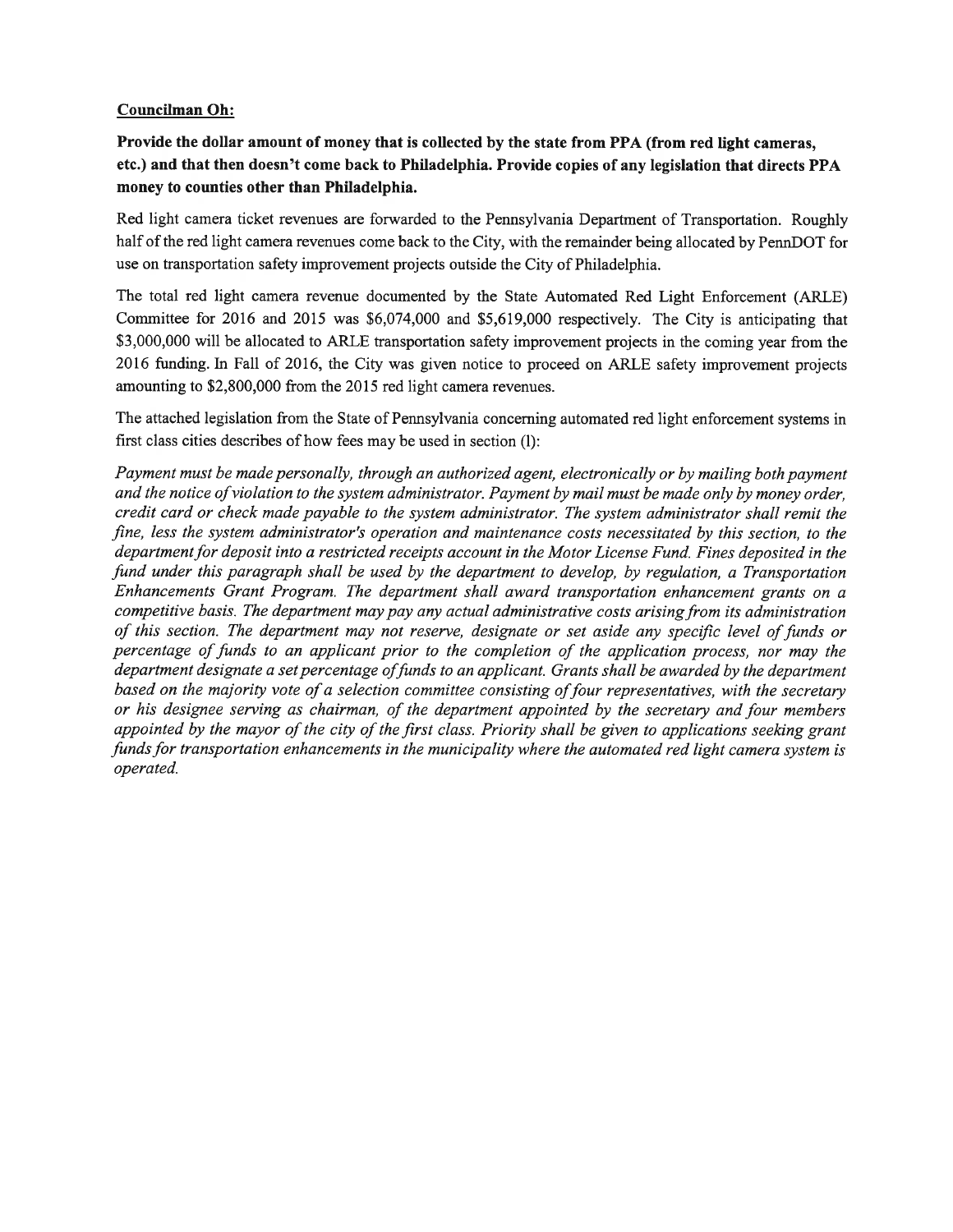# **Councilman Domb:** Quantify Philadelphia's total debt as a city.

The City currently has \$7.5 billion in debt outstanding inclusive of GO, Other General Fund Supported Debt, and the Revenue Bonds (see below).

| <b>General Obligation Debt and PICA Bonds</b>                  |             |  |  |
|----------------------------------------------------------------|-------------|--|--|
| General Obligation Bonds                                       | \$1,431,705 |  |  |
| PICA Bonds                                                     | 266,095     |  |  |
| <b>Subtotal: General Obligation Debt and PICA Bonds</b>        | \$1,697,800 |  |  |
| Other General Fund-Supported Debt <sup>(3)</sup>               |             |  |  |
| Philadelphia Municipal Authority                               |             |  |  |
| Criminal Justice Center                                        | \$33,100    |  |  |
| Juvenile Justice Center                                        | 90,160      |  |  |
| Public Safety Campus                                           | 65,155      |  |  |
| Fleet Management Equipment Lease                               | 6,561       |  |  |
| Energy Conservation                                            | 10,615      |  |  |
| Subtotal: Philadelphia Municipal Authority Debt                | \$205,591   |  |  |
| Philadelphia Authority for Industrial Development              |             |  |  |
| Pension capital appreciation bonds                             | \$559,407   |  |  |
| Pension fixed rate bonds                                       | 761,655     |  |  |
| Stadiums                                                       | 262,830     |  |  |
| Library                                                        | 5,570       |  |  |
| Cultural and Commercial Corridor                               | 89,205      |  |  |
| One Parkway                                                    | 32,165      |  |  |
| Philadelphia School District <sup>(4)</sup>                    | 29,105      |  |  |
| Subtotal: Philadelphia Authority for Industrial<br>Development | \$1,739,937 |  |  |
| Parking Authority                                              | 11,660      |  |  |
| Redevelopment Authority                                        | 182,415     |  |  |
| <b>Subtotal: Other General Fund-Supported Debt</b>             | \$2,139,603 |  |  |
| <b>Revenue Bonds</b>                                           |             |  |  |
| Water Fund                                                     | \$1,750,703 |  |  |
| <b>Aviation Fund</b>                                           | 1,124,705   |  |  |
| Gas Works                                                      | 834,850     |  |  |
| <b>Subtotal: Revenue Bonds</b>                                 | \$3,710,258 |  |  |
| <b>Grand Total</b>                                             | \$7,547,661 |  |  |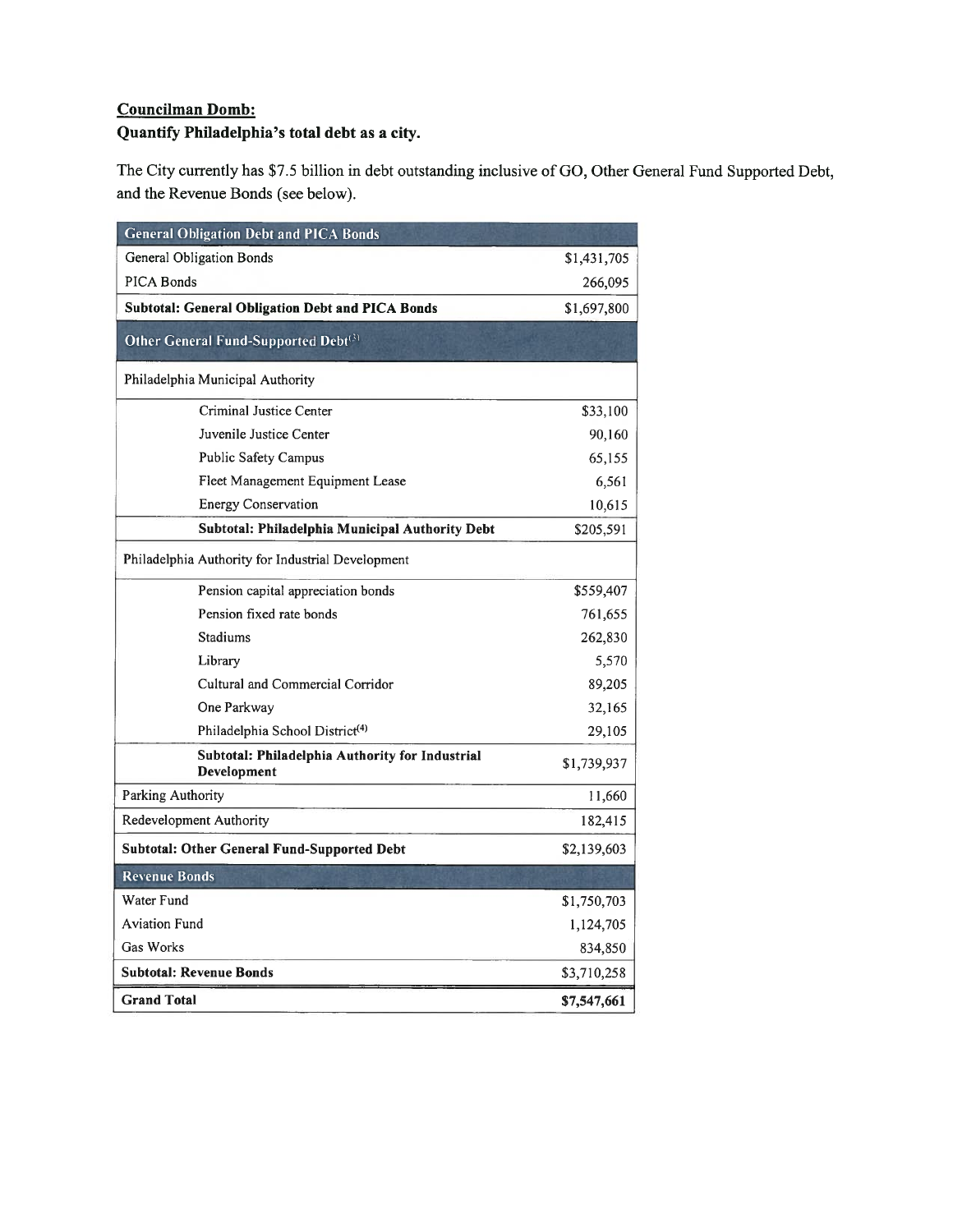#### What does the City pay in principal and interest (broken out) each year?

The attached spreadsheet includes current debt issued by the City as well as proposed debt transactions over the course of the Five-Year Plan.

#### **Councilman Green:**

## Conduct an analysis of the anticipated financial impact of the implementation of medical marijuana.

The Philadelphia Department of Revenue has contacted the Pennsylvania Department of Revenue to obtain their estimates and methodology for projecting gross sales. Once that information has been provided, the City will conduct an analysis to estimate what proportion of those sales would be in Philadelphia. When the analysis is complete, it will be shared with City Council.

#### **Councilman Taubenberger:**

# Provide, by department, detail outlining how much federal money the City receives.

FY16 is the most recent fiscal year for which the Budget Office has a full year of data. The attached year-end report from FY16 shows the dollar amount of federal funding received, for each grant, by department and fund.

Sincerely. me

Jane P. Slusser Chief of Staff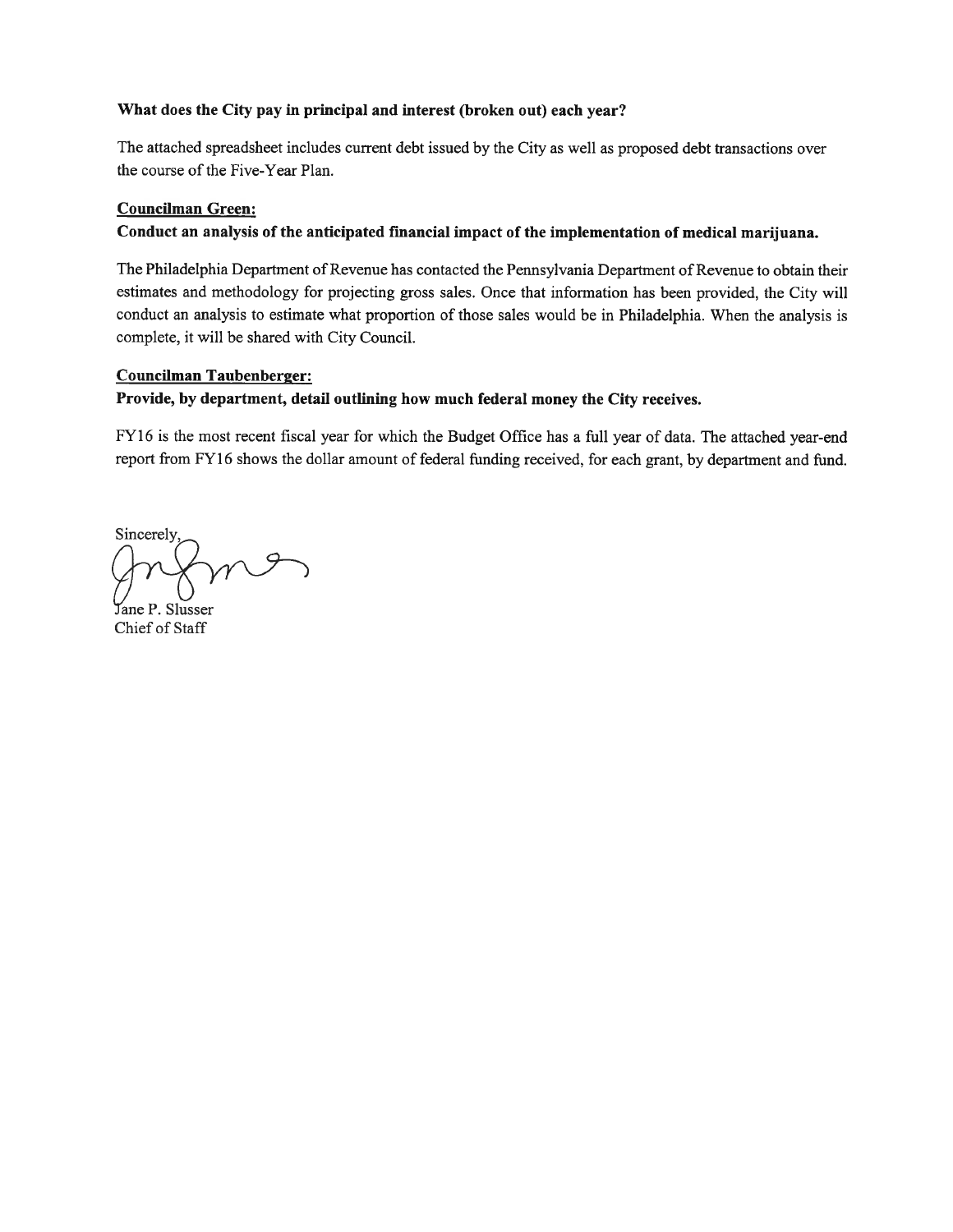|              |           | <b>General Obligation Debt Service</b> |          | <b>Other Taxed Back Debt Service</b> |           |          |        |          |  | <b>Water and Wastewater Debt Service</b> |  |                    |  |                 |  |  |
|--------------|-----------|----------------------------------------|----------|--------------------------------------|-----------|----------|--------|----------|--|------------------------------------------|--|--------------------|--|-----------------|--|--|
| $FY$         | Principal | Interest                               | Total DS |                                      | Principal | Interest |        | Total DS |  | Principal                                |  | Interest           |  | <b>Total DS</b> |  |  |
| 2018         | 71.32     | 86.00                                  | 157.32   | S                                    | 73.39     |          | 65.28  | \$138.67 |  | 149.69                                   |  | 89.73 <sup>5</sup> |  | 239.42          |  |  |
| 2019         | 93.56     | 89.73                                  | 183.29   |                                      | 54.80     |          | 77.16  | 131.96   |  | 92.65                                    |  | 99.31              |  | 191.96          |  |  |
| 2020         | 97.18     | 106.29                                 | 203.47   |                                      | 59.73     |          | 87.29  | 147.02   |  | 89.71                                    |  | 110.58             |  | 200.28          |  |  |
| 2021         | 109.54    | 101.89                                 | 211.43   |                                      | 63.08     |          | 83.76  | 146.84   |  | 97.70                                    |  | 122.49             |  | 220.18          |  |  |
| 2022         | 116.26    | 104.62                                 | 220.88   |                                      | 70.24     |          | 85.70  | 155.94   |  | 94.49                                    |  | 135.77             |  | 230.26          |  |  |
| 2023         | 101.56    | 75.74                                  | 177.30   |                                      | 121.84    |          | 87.61  | 209.46   |  | 103.21                                   |  | 149.04             |  | 252.25          |  |  |
| <b>Total</b> | 589.41    | 564.27                                 | 1,153.68 |                                      | 443.08    |          | 486.80 | \$929.89 |  | 627.44                                   |  | 706.91             |  | 1,334.35        |  |  |

*Amounts in Millions*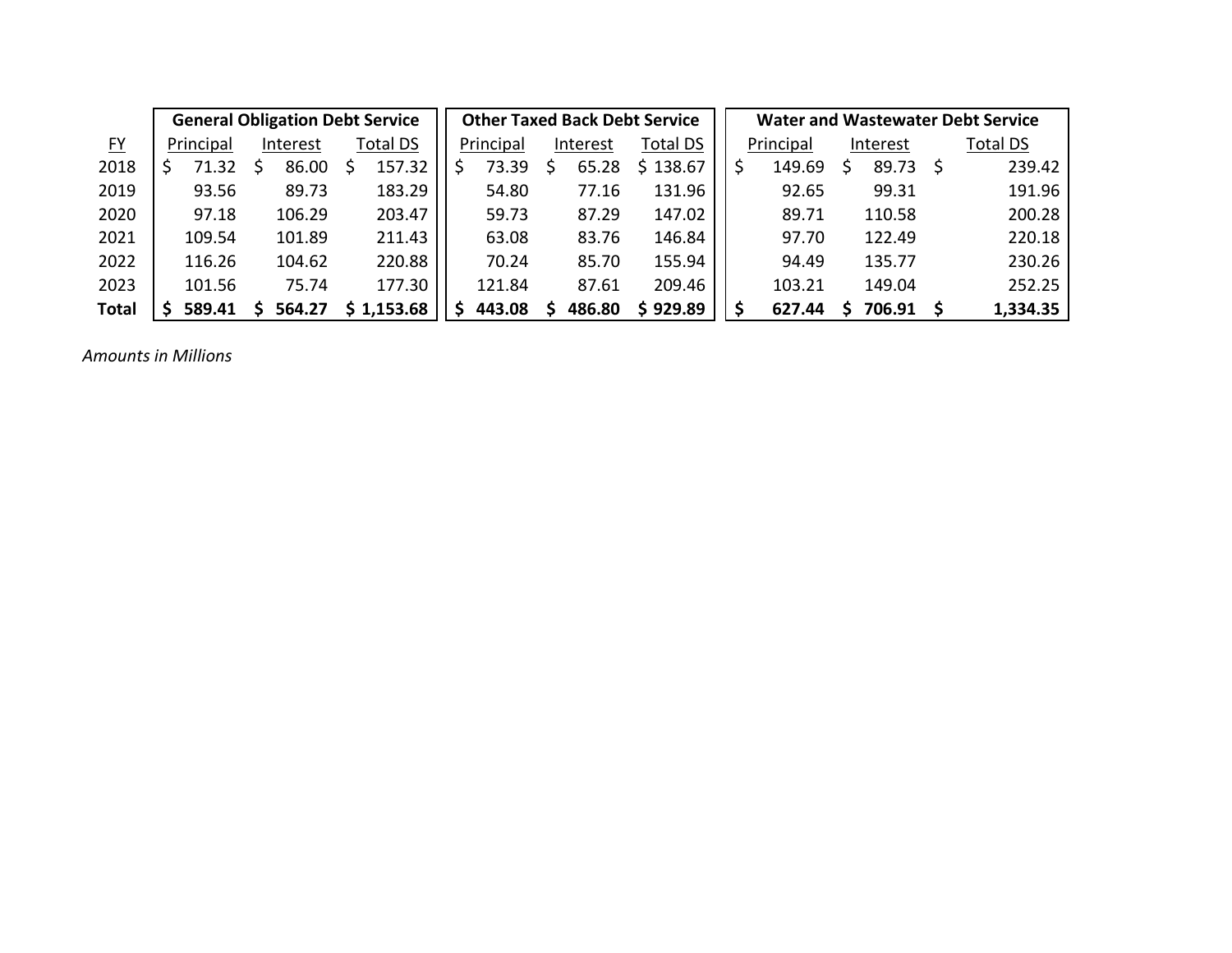| <b>Airport Debt Service</b> |           |          |        |                 |            |  |           | <b>Total Project Debt Service</b> |          |            |                 |          |  |  |
|-----------------------------|-----------|----------|--------|-----------------|------------|--|-----------|-----------------------------------|----------|------------|-----------------|----------|--|--|
|                             | Principal | Interest |        | <b>Total DS</b> |            |  | Principal |                                   | Interest |            | <b>Total DS</b> |          |  |  |
|                             | 81.24     |          | 74.36  | S               | 155.60     |  |           | 375.64                            | S        | 315.37     | \$              | 691.01   |  |  |
|                             | 72.62     |          | 95.41  |                 | 168.03     |  |           | 313.63                            |          | 361.61     |                 | 675.24   |  |  |
|                             | 84.05     |          | 132.06 |                 | 216.11     |  |           | 330.67                            |          | 436.22     |                 | 766.88   |  |  |
|                             | 94.78     |          | 163.50 |                 | 258.28     |  |           | 365.09                            |          | 471.64     |                 | 836.73   |  |  |
|                             | 95.36     |          | 142.54 |                 | 237.90     |  |           | 376.35                            |          | 468.64     |                 | 844.99   |  |  |
|                             | 100.26    |          | 137.70 |                 | 237.95     |  |           | 426.86                            |          | 450.10     |                 | 876.96   |  |  |
|                             | 528.31    |          | 745.58 |                 | \$1,273.89 |  |           | \$2,188.24                        |          | \$2,503.57 |                 | 4,691.81 |  |  |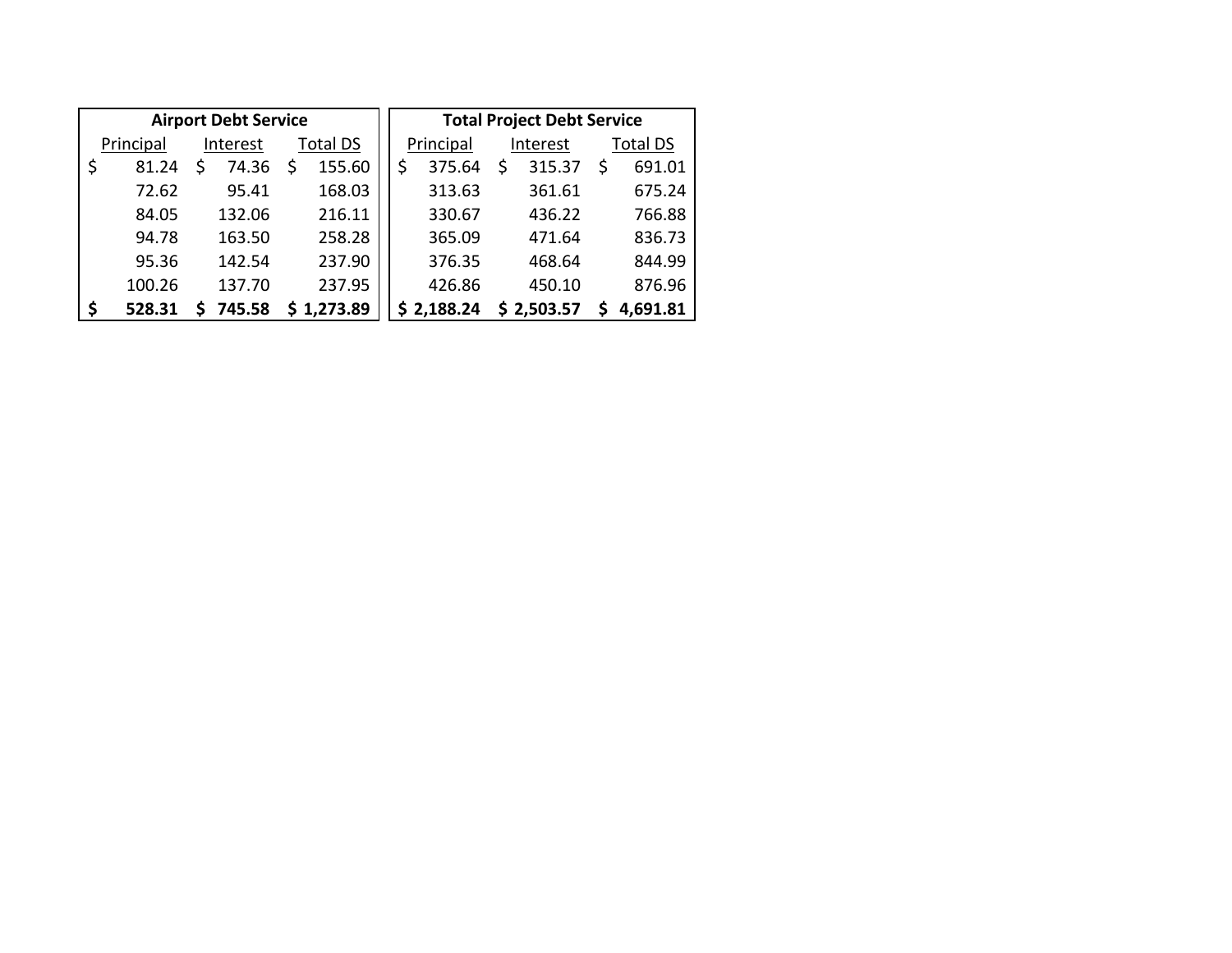| KeyCite Yellow Flag - Negative Treatment                 |
|----------------------------------------------------------|
| Proposed Legislation                                     |
| Purdon's Pennsylvania Statutes and Consolidated Statutes |
| Title 75 Pa.C.S.A. Vehicles (Refs & Annos)               |
| Part III. Operation of Vehicles                          |
| <b>Chapter 31. General Provisions</b>                    |
| Subchapter B. Traffic-Control Devices (Refs & Annos)     |
|                                                          |

## 75 Pa.C.S.A. § 3116

#### § 3116. Automated red light enforcement systems in first class cities

# Effective: September 19, 2016 **Currentness**

#### **(a) General rule.--**

(1) A city of the first class, upon passage of an ordinance, is authorized to enforce section  $3112(a)(3)$  (relating to trafficcontrol signals) by recording violations using an automated red light enforcement system approved by the department.

(2) This section shall only be applicable at intersections in the city of the first class agreed upon by the system administrator and the Secretary of Transportation who shall consider using the automated red light enforcement system at the following intersections:

(i) U.S. Route 1 (Roosevelt Boulevard) at Grant Avenue, at Red Lion Road and at Cottman Street.

- (ii) Kensington Avenue at Clearfield Street.
- (iii) Richmond Street at Allegheny Avenue and at Castor Avenue.
- (iv) Aramingo Avenue at York Street.
- (v) Thompson Street at Lehigh Avenue.
- (vi) Broad Street at Washington Avenue.

**(b) Owner liability.--**For each violation pursuant to this section, the owner of the vehicle shall be liable for the penalty imposed unless the owner is convicted of the same violation under another section of this title or has a defense under subsection (f).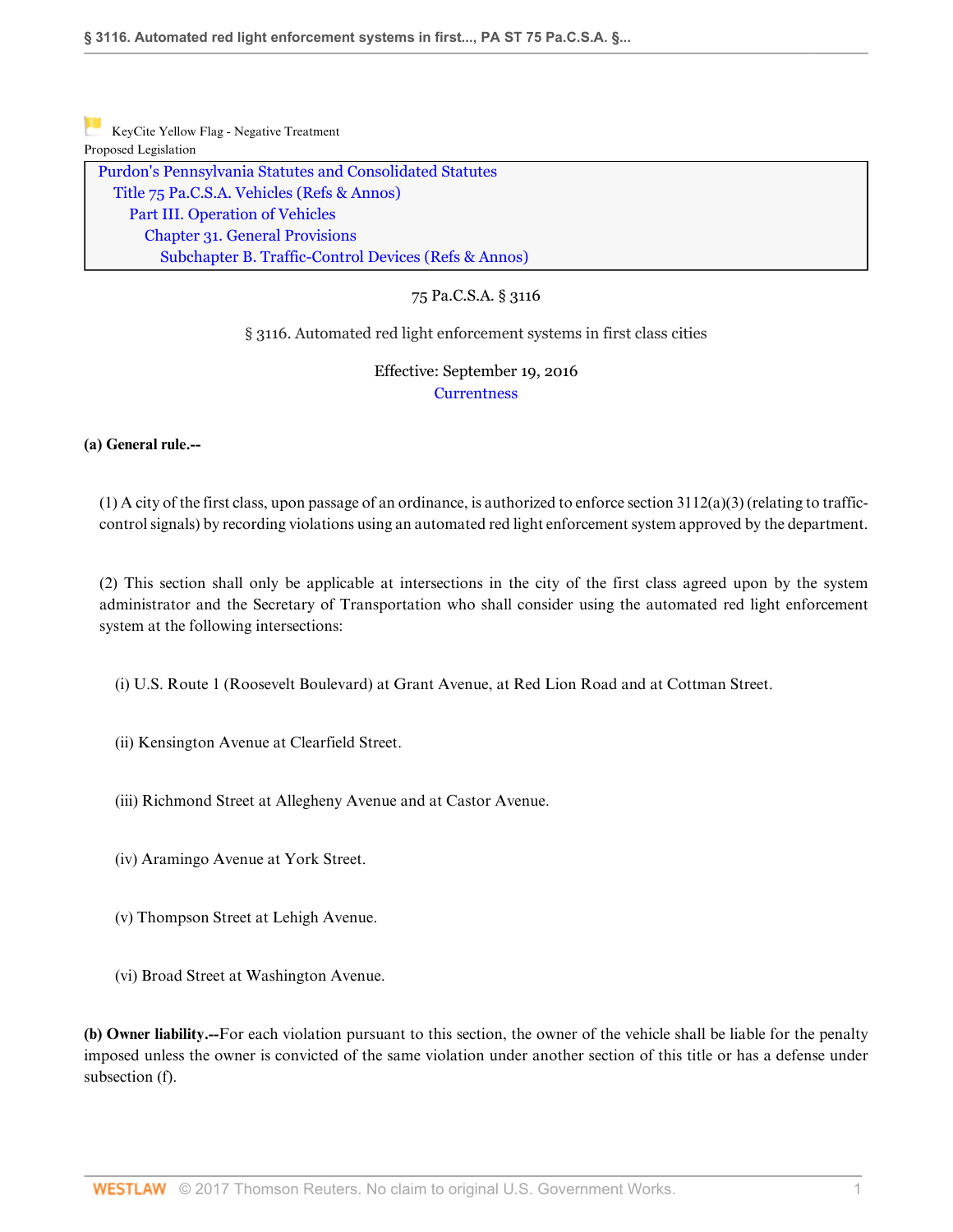**(c) Certificate as evidence.--**A certificate, or a facsimile of a certificate, based upon inspection of recorded images produced by an automated red light enforcement system and sworn to or affirmed by a police officer employed by the city of the first class shall be prima facie evidence of the facts contained in it. The city must include written documentation that the automated red light enforcement system was operating correctly at the time of the alleged violation. A recorded image evidencing a violation of section  $3112(a)(3)$  shall be admissible in any judicial or administrative proceeding to adjudicate the liability for the violation.

#### **(d) Penalty.--**

(1) The penalty for a violation under subsection (a) shall be a fine of \$100 unless a lesser amount is set by ordinance.

(2) A fine is not authorized for a violation of this section if any of the following apply:

- (i) The intersection is being manually controlled.
- (ii) The signal is in the mode described in section 3114 (relating to flashing signals).

(3) A fine is not authorized during:

- (i) The first 120 days of operation of the automated system at the initial intersection.
- (ii) The first 45 days for each additional intersection selected for the automated system.

(3.1) A warning may be sent to the violator under paragraph (3).

(4) A penalty imposed under this section shall not be deemed a criminal conviction and shall not be made part of the operating record under section 1535 (relating to schedule of convictions and points) of the individual upon whom the penalty is imposed, nor may the imposition of the penalty be subject to merit rating for insurance purposes.

(5) No surcharge points may be imposed in the provision of motor vehicle insurance coverage. Fines collected under this section shall not be subject to [42 Pa.C.S. § 3571](http://www.westlaw.com/Link/Document/FullText?findType=L&pubNum=1000262&cite=PA42S3571&originatingDoc=N1479E2B05F0B11E6A37BE96E68D8378F&refType=LQ&originationContext=document&vr=3.0&rs=cblt1.0&transitionType=DocumentItem&contextData=(sc.Category)) (relating to Commonwealth portion of fines, etc.) or 3573 (relating to municipal corporation portion of fines, etc.).

#### **(e) Limitations.--**

(1) No automated red light enforcement system shall be utilized in such a manner as to take a frontal view recorded image of the vehicle as evidence of having committed a violation.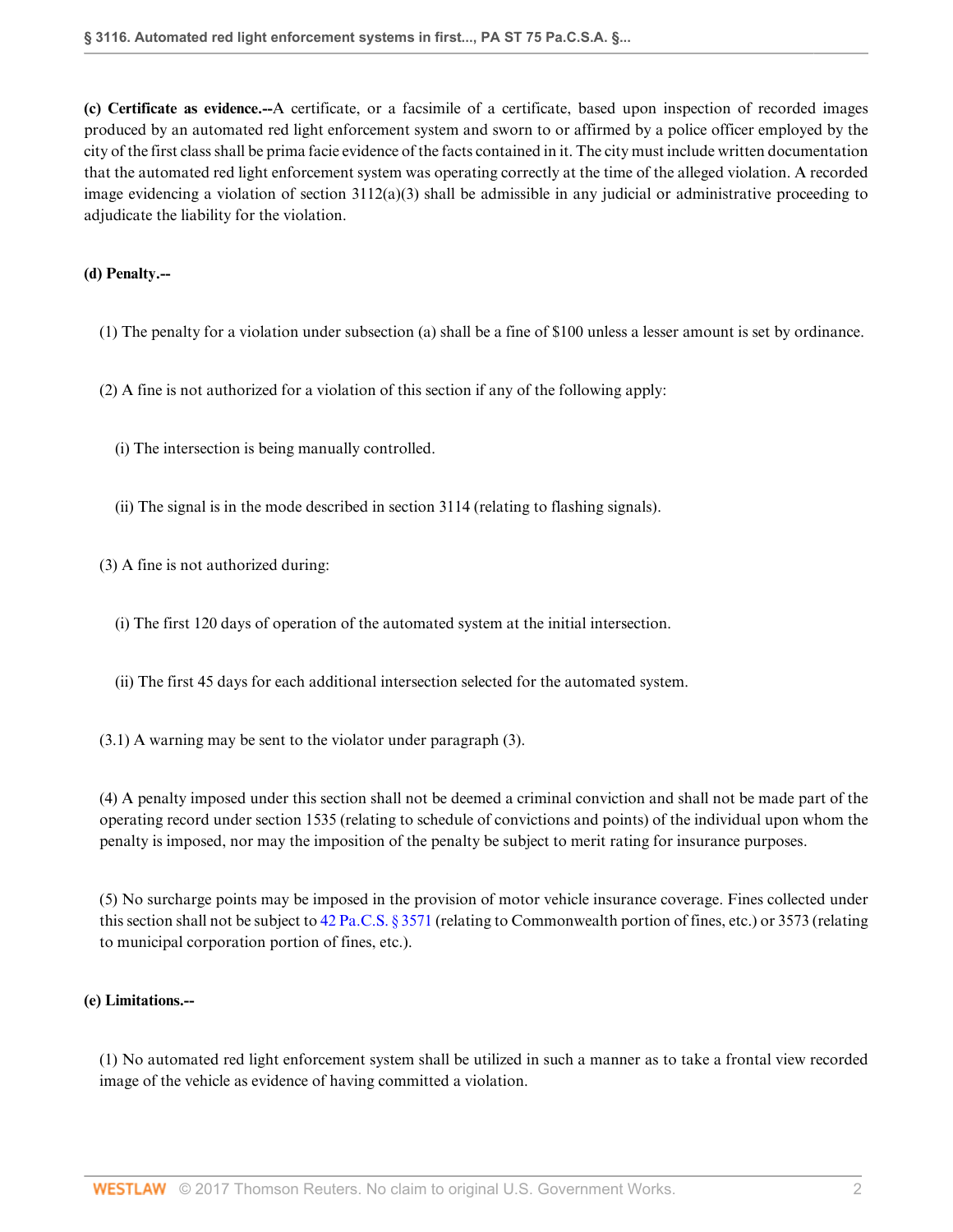(2) Notwithstanding any other provision of law, camera equipment deployed as part of an automated red light enforcement system as provided in this section must be incapable of automated or user-controlled remote intersection surveillance by means of recorded video images. Recorded images collected as part of the automated red light enforcement system must only record traffic violations and may not be used for any other surveillance purposes. The restrictions set forth in this paragraph shall not be deemed to preclude a court of competent jurisdiction from issuing an order directing that the information be provided to law enforcement officials if the information is reasonably described and is requested solely in connection with a criminal law enforcement action.

(3) Notwithstanding any other provision of law, information prepared under this section and information relating to violations under this section which is kept by the city of the first class, its authorized agents or its employees, including recorded images, written records, reports or facsimiles, names, addresses and the number of violations under this section, shall be for the exclusive use of the city, its authorized agents, its employees and law enforcement officials for the purpose of discharging their duties under this section and under any ordinances and resolutions of the city. The information shall not be deemed a public record under the act of February 14, 2008 (P. L. 6, No. 3),  $^1$  known as the Right-to-Know Law. The information shall not be discoverable by court order or otherwise, nor shall it be offered in evidence in any action or proceeding which is not directly related to a violation of this section or any ordinance or resolution of the city. The restrictions set forth in this paragraph shall not be deemed to preclude a court of competent jurisdiction from issuing an order directing that the information be provided to law enforcement officials if the information is reasonably described and is requested solely in connection with a criminal law enforcement action.

(4) Recorded images obtained through the use of automated red light enforcement systems deployed as a means of promoting traffic safety in a city of the first class shall be destroyed within one year of final disposition of any recorded event. The city shall file notice with the Department of State that the records have been destroyed in accordance with this section.

(5) Notwithstanding any other provision of law, registered vehicle owner information obtained as a result of the operation of an automated red light enforcement system under this section shall not be the property of the manufacturer or vendor of the automated red light enforcement system and may not be used for any purpose other than prescribed in this section.

#### **(f) Defenses.--**

(1) It shall be a defense to a violation under this section that the person named in the notice of the violation was not operating the vehicle at the time of the violation. The owner may be required to submit evidence that the owner was not the driver at the time of the alleged violation. The city of the first class may not require the owner of the vehicle to disclose the identity of the operator of the vehicle at the time of the violation.

(2) If an owner receives a notice of violation pursuant to this section of a time period during which the vehicle was reported to a police department of any state or municipality as having been stolen, it shall be a defense to a violation pursuant to this section that the vehicle has been reported to a police department as stolen prior to the time the violation occurred and had not been recovered prior to that time.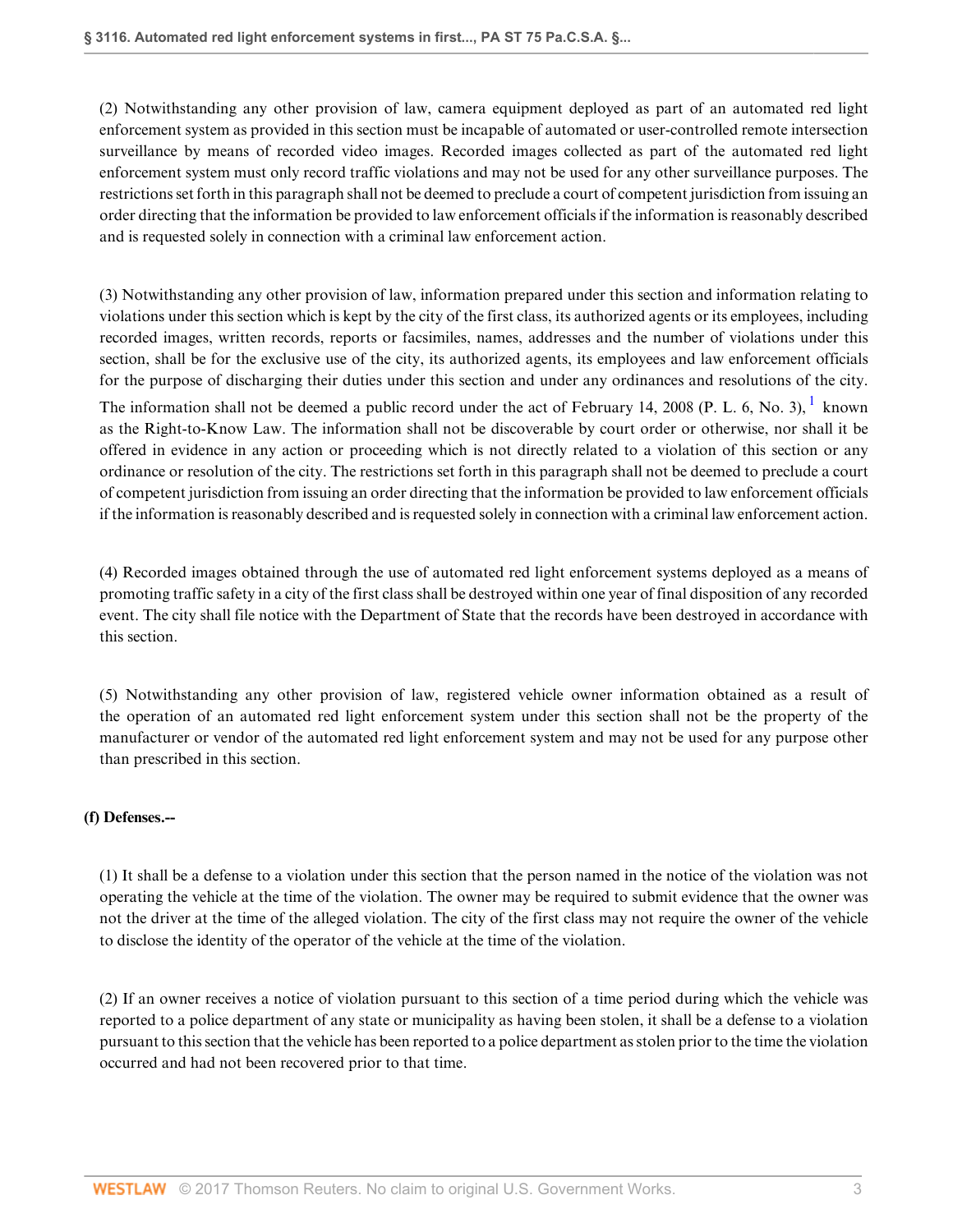(3) It shall be a defense to a violation under this section that the person receiving the notice of violation was not the owner of the vehicle at the time of the offense.

**(g) Department approval.--**No automated red light enforcement system may be used without the approval of the department, which shall have the authority to promulgate regulations for the certification and use of such systems.

**(h) Duty of city.--**If a city of the first class elects to implement this section, the following provisions shall apply:

(1) The city may not use an automated red light enforcement system unless there is posted an appropriate sign in a conspicuous place before the area in which the automated red light enforcement device is to be used notifying the public that an automated red light enforcement device is in use immediately ahead.

(2) The city shall designate or appoint the Philadelphia Parking Authority as the system administrator to supervise and coordinate the administration of notices of violation issued under this section.

(3) The system administrator shall prepare a notice of violation to the registered owner of a vehicle identified in a recorded image produced by an automated red light enforcement system as evidence of a violation of section 3112(a) (3). The issuance of the notice of violation must be done by a police officer employed by the police department with primary jurisdiction over the area where the violation occurred. The notice of violation shall have attached to it a copy of the recorded image showing the vehicle; the registration number and state of issuance of the vehicle registration; the date, time and place of the alleged violation; that the violation charged is under section  $3112(a)(3)$ ; and instructions for return of the notice of violation. The text of the notice must be as follows:

This notice shall be returned personally, by mail or by an agent duly authorized in writing, within 30 days of issuance. A hearing may be obtained upon the written request of the registered owner.

#### **(i) System administrator.--**

(1) The system administrator may hire and designate personnel as necessary or contract for services to implement this section.

(2) The system administrator shall process fines issued pursuant to this section.

(3) The system administrator shall submit an annual report to the chairman and the minority chairman of the Transportation Committee of the Senate and the chairman and minority chairman of the Transportation Committee of the House of Representatives. The report shall be considered a public record under the Right-to-Know Law and include for the prior year:

(i) The number of violations and fines issued.

(ii) A compilation of fines paid and outstanding.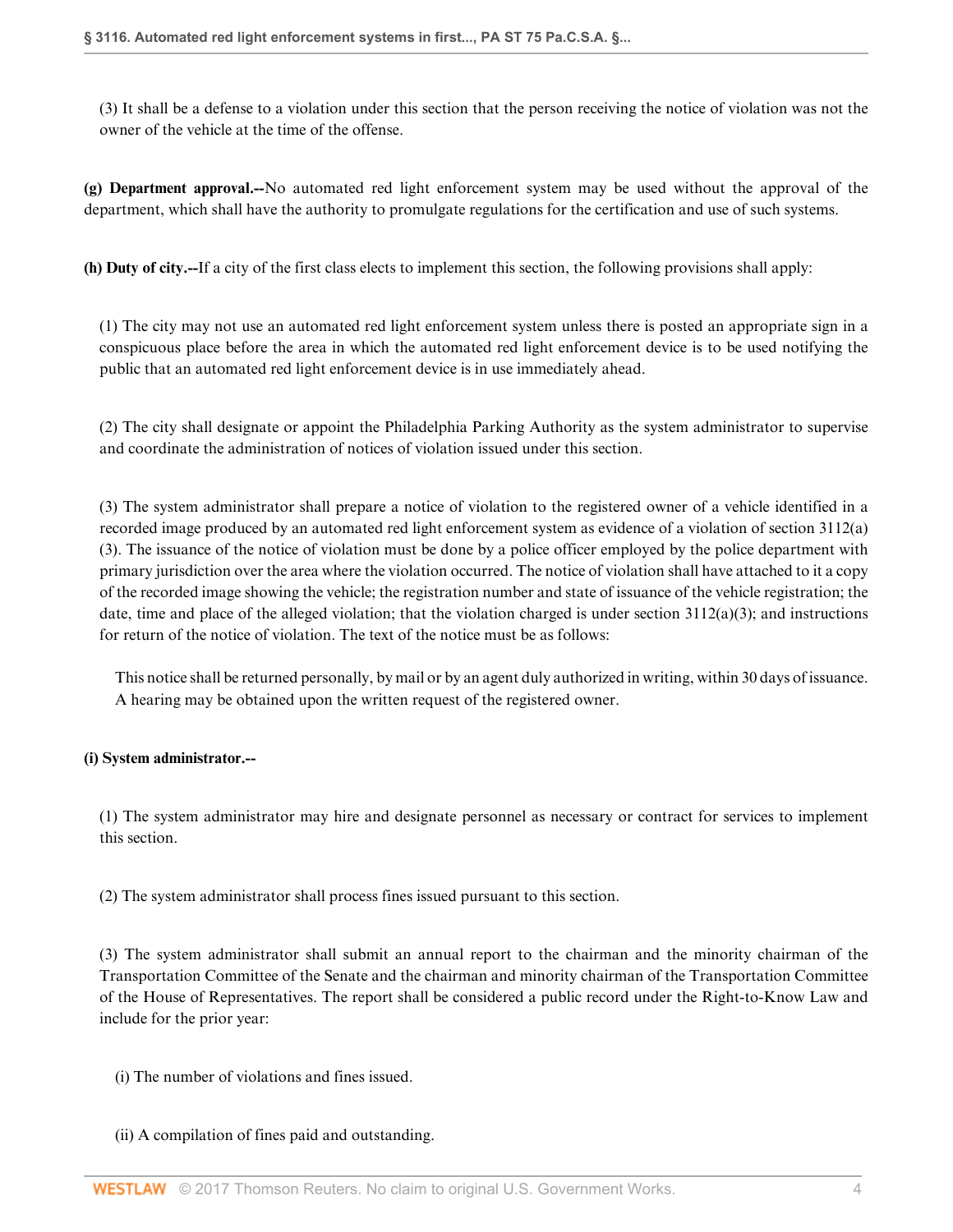(iii) The amount of money paid to a vendor or manufacturer under this section.

**(j) Notice to owner.--**In the case of a violation involving a motor vehicle registered under the laws of this Commonwealth, the notice of violation must be mailed within 30 days after the commission of the violation or within 30 days after the discovery of the identity of the registered owner, whichever is later, and not thereafter to the address of the registered owner as listed in the records of the department. In the case of motor vehicles registered in jurisdictions other than this Commonwealth, the notice of violation must be mailed within 30 days after the discovery of the identity of the registered owner, and not thereafter to the address of the registered owner as listed in the records of the official in the jurisdiction having charge of the registration of the vehicle. A notice of violation under this section must be provided to an owner within 90 days of the commission of the offense.

**(k) Mailing of notice and records.--**Notice of violation must be sent by first class mail. A manual or automatic record of mailing prepared by the system administrator in the ordinary course of business shall be prima facie evidence of mailing and shall be admissible in any judicial or administrative proceeding as to the facts contained in it.

#### **(l) Payment of fine.--**

(1) An owner to whom a notice of violation has been issued may admit responsibility for the violation and pay the fine provided in the notice.

(2) Payment must be made personally, through an authorized agent, electronically or by mailing both payment and the notice of violation to the system administrator. Payment by mail must be made only by money order, credit card or check made payable to the system administrator. The system administrator shall remit the fine, less the system administrator's operation and maintenance costs necessitated by this section, to the department for deposit into a restricted receipts account in the Motor License Fund. Fines deposited in the fund under this paragraph shall be used by the department to develop, by regulation, a Transportation Enhancements Grant Program. The department shall award transportation enhancement grants on a competitive basis. The department may pay any actual administrative costs arising from its administration of this section. The department may not reserve, designate or set aside any specific level of funds or percentage of funds to an applicant prior to the completion of the application process, nor may the department designate a set percentage of funds to an applicant. Grants shall be awarded by the department based on the majority vote of a selection committee consisting of four representatives, with the secretary or his designee serving as chairman, of the department appointed by the secretary and four members appointed by the mayor of the city of the first class. Priority shall be given to applications seeking grant funds for transportation enhancements in the municipality where the automated red light camera system is operated.

(3) Payment of the established fine and applicable penalties shall operate as a final disposition of the case.

#### **(m) Hearing.--**

(1) An owner to whom a notice of violation has been issued may, within 30 days of the mailing of the notice, request a hearing to contest the liability alleged in the notice. A hearing request must be made by appearing before the system administrator during regular office hours either personally or by an authorized agent or by mailing a request in writing.